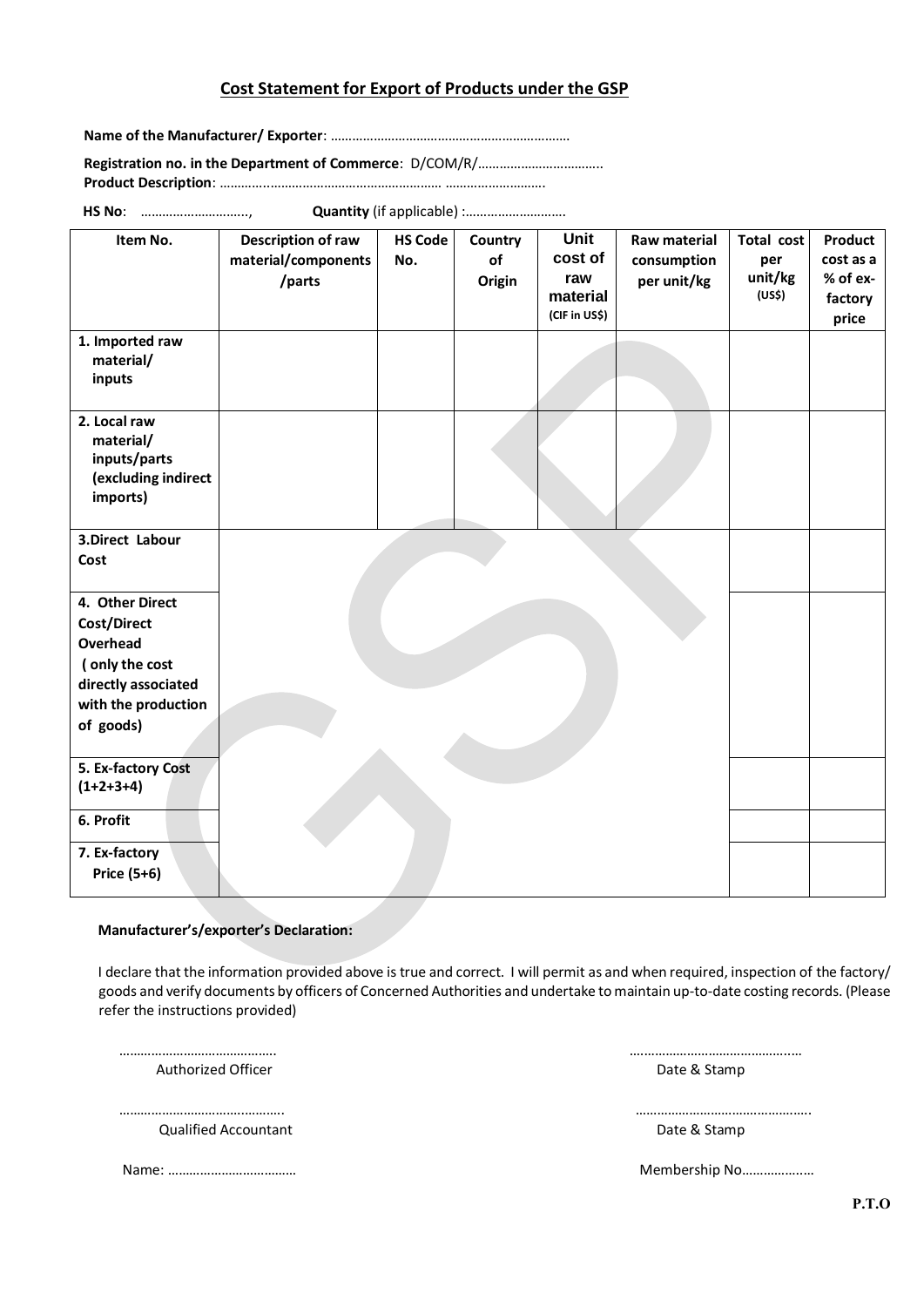## **For Official use:**

Country of Origin: ……………………………………… Remarks: ………………………………………………… **Approval**  Signature: ………………………………… Date: ………………………………………

**Cost Statement Reference No:**